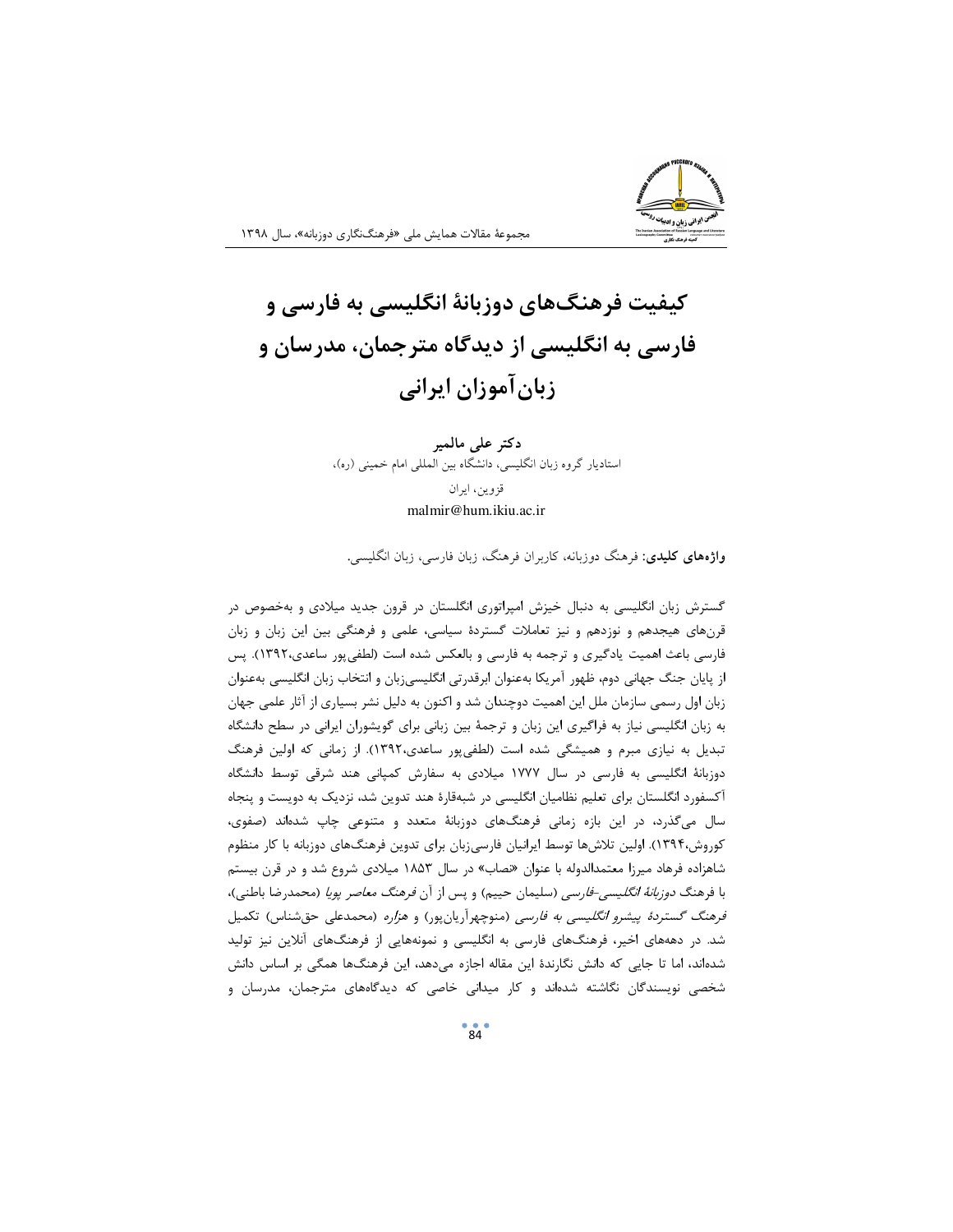زبان آموزان دانشگاهی که استفادهکنندگان اصلی این فرهنگها هستند\_ را منعکس کند، انجام نشده است؛ بنابراین، در این تحقیق ترکیبی (کمی-کیفی) تلاش کردهایم این خلأ تحقیقاتی را با مطالعهٔ دیدگاههای مترجمان، مدرسان و زبانآموزان سطح پیشرفته دربارهٔ کیفیت فرهنگهای دوزبانهٔ انگلیسی به فارسی و بالعکس بهصورت نشر کاغذی و آنلاین بررسی کنیم.

نمونهٔ آماری این مطالعه دربرگیرندهٔ ۳۷۴ نفر شامل ۳۴ مترجم حرفهای، ۸۶ استاد دانشگاه که دروس ترجمه را در سطح دانشگاه تدریس میکردند و ۲۵۴ دانشجوی سال سوم و چهارم رشتهٔ مطالعات ترجمه میشد. گروه مترجمان بیش از ۵ سال تجربهٔ حرفهای در کار ترجمه و آثار ترجمهشدهٔ پر تیراژ از ناشران مشهور سطح اول کشور را داشتند، برخی از آنها متصدیان دارالترجمههای رسمی در شهرهای تهران، کرج، قزوین، شیراز و اصفهان بودند و مدرک کارشناسی مترجمی (۱۲)، کارشناسی ارشد مترجمی یا آموزش (۱۵) و دکترای زبانشناسی/آموزش/مترجمی (۷) زبان انگلیسی شامل ۲۴ مرد و ۱۰ زن داشتند. ۸۶ استاد دانشگاه با مدرک دکترای تخصصی در گرایشهای مترجمی، آموزش و زبانشناسی انگلیسی که مدرس دروس مترجمی بودند، به دلخواه خود در این مطالعه شرکت کردند. این استادان از ۲۰ دانشگاه دولتی، ۱۳ دانشگاه پیامنور و ۱۲ واحد دانشگاه آزاد اسلامی مرکز استان با فرستادن پرسشنامه، مراجعهٔ حضوری و تماس تلفنی انتخاب شدند. البته پرسشنامهٔ تحقیق برای بیش از ۳۲۰ استاد دانشگاه فرستاده شد که ایمیل و تلفن در صفحهٔ دانشگاهی داشتند و حدود ۱۰۰ نفر از آنها در مطالعه شرکت کردند، از این تعداد ۱۴ نفر به دلیل پاسخ ندادن کامل به سؤالات از مطالعه کنار گذاشته شدند. زبانآموزان حاضر در مطالعه از دانشجویان رشتهٔ مترجمی سال سوم و سال چهارم در دانشگاه بینالمللی امام خمینی (ره)، دانشگاه زنجان، دانشگاه خوارزمی، دانشگاه آزاد کرج، دانشگاه آزاد همدان و شش واحد دانشگاه پیام نور مراکز استان بر اساس رضایت شخصی برای مشارکت در مطالعه انتخاب شدند.

از سه ابزار برای جمع آوری دادهها استفاده شد، پرسشنامهٔ پنج گزینهای لیکرت<sup>\</sup> در برگیرندهٔ ۴۰ سؤال چهارگزینهای و ۵ سؤال کلی با پاسخ تشریحی بود. ابزار دوم شامل مصاحبه با حدود ۱۰ درصد از مشارکتکنندگان بـود کـه بهصورت شنیداری ضبط شد. ابزار سوم شامل بحث گروهی منسجم ٔ با ۱۰ درصد دانشجویان بود.

آمار کمی و کیفی برای تجزیهوتحلیل دادهها به کار رفت. نتایج نشان داد که هر سه گروه مترجمان، مدرسان و زبانآموزان معتقد بودند فرهنگهای دوزبانهٔ انگلیسی به فارسی پویا، نشر نو و هزاره قویتر از دیگر فرهنگها بودند و معادلهای بهروزتر و دقیقتری ارائه میکردند، انواع معنا را پوشش میدادند و منطبق بر اصول ساختواژه فارسی بودند، اصطلاحات مهم و دانشگاهی را گنجانده بودند، در نحوهٔ ترجمهٔ واژگان انسجام داشتند، ترجمههای واژگان اصالت فارسی داشتند و ترجمهگون نبودند. هر سه

<sup>&</sup>lt;sup>1</sup>. Five-point Likert scale

<sup>&</sup>lt;sup>2</sup>. Focus Group Discussions